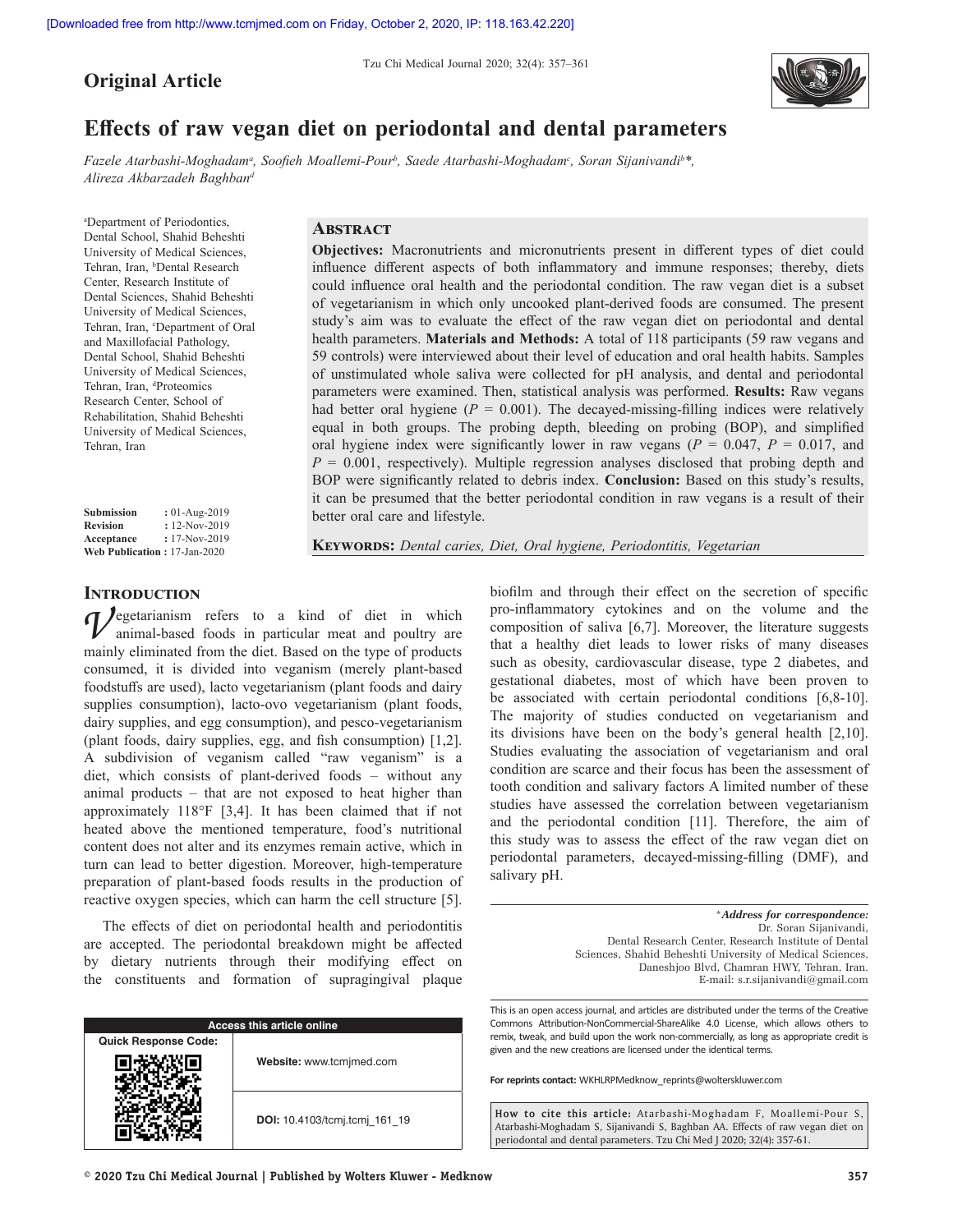# **Materials and Methods**

# **Patients**

This study was conducted in Shahid Beheshti Dental Clinic, Tehran, Iran. This study was conducted according to the guidelines laid down in the Declaration of Helsinki [12] and all procedures involving human subjects/patients were approved by the Research Ethics Committee of Shahid Beheshti University of Medical Sciences (code: IR. SBMU. RIDS. REC.1395.280). Written informed consent (signed forms) was obtained from all subjects/patients after proper explanation of the aim and detailed procedure of the investigation to participants. It was designed as a cross-sectional study in which the raw vegans were compared with a group of omnivorous people. Members of the raw vegan group were assigned based on each person's self-report. Those who had embraced a raw vegan regimen and declared that about 80% (or more) of their diet, by weight, is raw, and plant-based foods (without dairy, eggs or meat) were considered as raw vegan adherents [3]. They were informed of and requested to join the experiment by the means of advertisements on the internet and by handing out leaflets in the vegan associations stationed in Tehran, Iran. Of 429 applications received in response to the advertisements, 103 raw vegetarians met the mentioned criteria; and ultimately, 59 individuals participated in the study. Fifty-nine omnivores with sexes and ages matching the raw vegans were randomly chosen from the companions of the case group or companions of other patients of a dental clinic. The following criteria were considered to include a participant in this study:

- Minimum age of 18 years
- Having at least 10 teeth in the mouth (other than third molars)
- No systemic diseases which affect the periodontal condition
- Following the raw vegan diet for at least 18 months (for the case group)

The criteria for exclusion from the study were:

- Pregnant or lactating women
- Smoking.

#### **Measurements**

Before the oral examination, participants filled a questionnaire. Then, they received detailed instructions for a proper saliva sampling procedure. After obtaining the saliva sample, dental and periodontal examinations were performed by a periodontist.

A questionnaire was designed to gather information from participants about their sex, age, history of systemic disease, history of smoking, level of education, and their oral hygiene habits (frequency of brushing teeth and application of dental floss). The case group was asked to answer two further questions about their reason for adopting a raw vegan diet and the duration of their adherence to such a diet.

Participants were asked not to eat, drink (water was allowed), chew gum, smoke, and brush their teeth for at least 1 h before the procedure. Saliva was obtained from individuals between 9 a. m. and 12 a. m. to avoid any possible circadian variation. Unstimulated whole saliva was collected by the spitting method [13]. All participants refrained from swallowing or talking during saliva collection. Immediately, after 2–3 mL of saliva was accumulated in a 15 mL sterile falcon, the pH was measured with a digital pH meter (H198103 Checker® pH Tester, HANNA instruments, USA).

The dental caries status of all patients was evaluated under artificial light, applying a dental explorer and a mouth mirror. The decayed, missed, and filled teeth (DT, MT, FT, respectively) were each separately recorded and were used to determine the DMF tooths (DMF-T) and DMF surfaces (DMF-S) indices. The following items representing the periodontal condition were assessed using Williams periodontal probes: Probing pocket depth (PPD) at four sites (buccal, mesial, lingual/palatal, and distal) per tooth, clinical attachment loss (CAL), bleeding on probing (BOP), gingival recession (GR), gingival biotype as thin or thick [14], furcation involvement (based on Glickman's grading system) [15], tooth mobility (according to Miller's method) [16], and simplified oral hygiene index (OHI-S) [17] estimated by the summation of debris and calculus indices.

#### **Statistical analyses**

All data were analyzed using the SPSS 11.0 software (ver. 24.0.0.0 (IBM Corp., Armonk, NY, USA)). The appropriate sample size for each group was determined using the appropriate statistical formula for comparing two means with a type-one error of 0.05 and a type-two error of 0.2 (expected power of 80%). According to a pilot study, means and standard deviations of PPD-dependent variable in the groups were 1.9, 2.1, 0.3, and 0.4, respectively. These assumptions resulted in 59 samples in each group and a total sample size of 118. The Chi-square test, the independent samples *t*-test, and Mann–Whitney test were used. To identify associations between different items (predictors) and PD and BOP values that demonstrate the periodontal status, a multiple linear regression model (with a stepwise method) was used in which PD and BOP were considered as dependent variables and gender, age, education, oral hygiene habits, raw vegan or omnivorous diet, and debris and calculus indices were chosen to be independent variables. The level of significance was set at  $P < 0.05$  for all hypotheses.

#### **Results**

A total of 118 individuals, 59 raw vegans (25 men and 34 women, aged between 18 and 77 years, mean  $43.97 \pm 14.35$ ), and 59 omnivores (25 men and 34 women, aged between 20 and 77 years, mean  $43.90 \pm 14.01$  participated in this investigation. They were all healthy, nonsmoker, and took no special drugs. The total duration of being on a raw vegan diet for the test group was  $48.90 \pm 66.11$  months on average, which ranged from 18 to 480 months (40 years). The findings from the questionnaires implied that raw vegans had acquired significantly higher levels of education ( $P = 0.008$ ). Regarding oral hygiene habits, more people among the raw vegans applied dental floss  $(P = 0.001)$ ; however, two groups did not show any remarkable differences in frequency of tooth brushing  $(P = 0.271)$ .

A comparison between the average amounts of salivary pH using independent sample *t*-test indicated that the pH of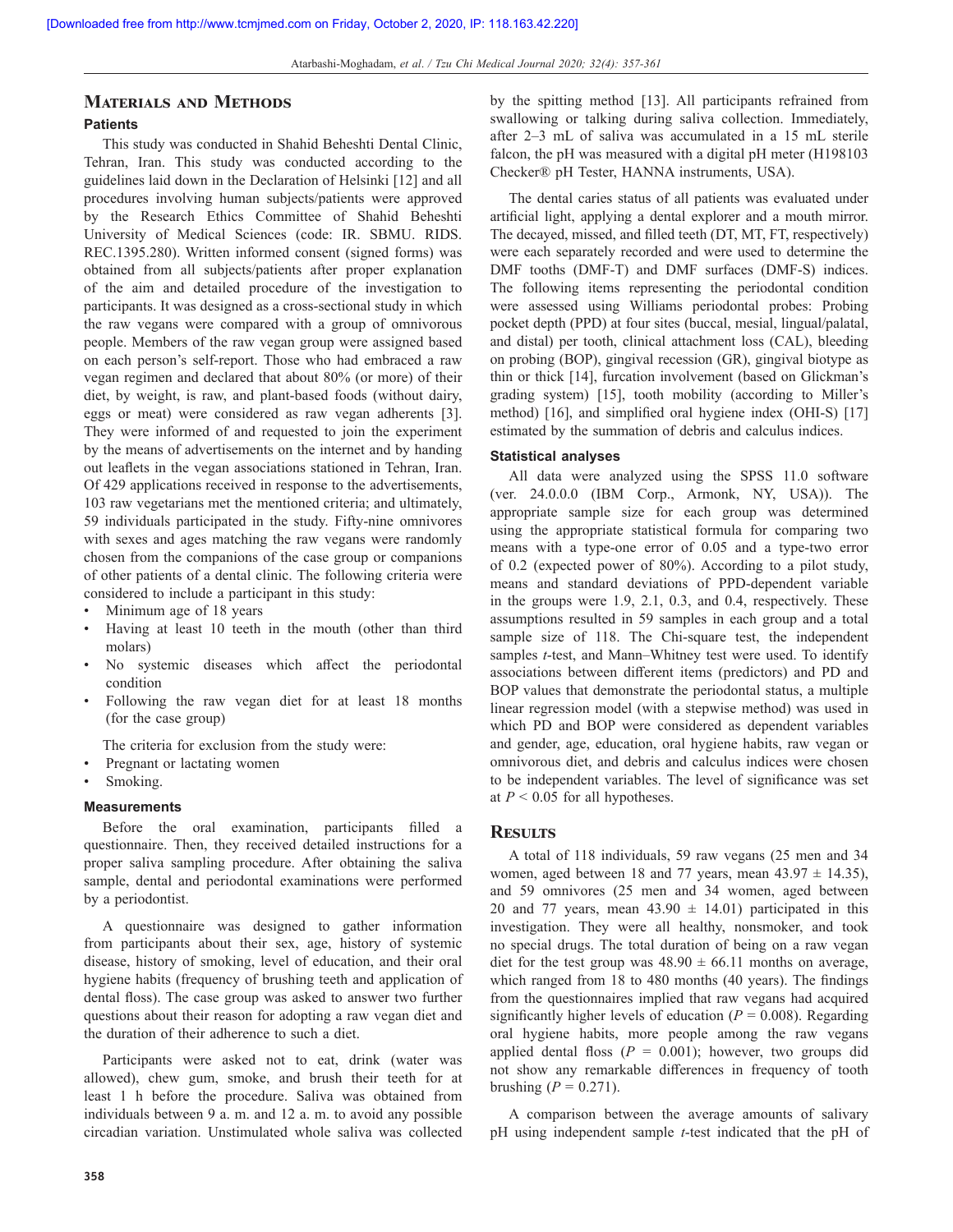unstimulated whole saliva gathered from the raw vegans was significantly lower than that of the omnivorous group  $(6.52 \pm 0.31 \text{ vs. } 6.78 \pm 0.27 \text{ respectively, } P \leq 0.001).$ 

There was no significant difference in the mean and standard deviation of DMF-T and DMF-S values between the two groups ( $P = 0.412$  and  $P = 0.07$ , respectively). Nonetheless, analysis of each component of the DMF-T index (DT, MT, FT), manifested that the number of missing teeth was higher in the omnivorous group ( $P = 0.024$ ), while a statistically significant greater number of filled teeth was observed in raw vegans  $(P = 0.012)$  [Table 1]. Regarding the periodontal status, significantly lower amounts of PPD  $(P = 0.047)$  and BOP  $(P = 0.017)$  were measured in raw vegans; however, the difference between the two groups in their average quantities of CAL and GR was negligible [Table 2]. Furcation defects and tooth mobility, which were evaluated as the number of involved teeth and the highest degree of involvement in each person, were almost similar in two groups [Table 3]. In addition, a relatively equal distribution of the thin and thick gingival biotypes was discerned in both groups  $(P = 0.273)$ . OHI-S index, on the other hand, was significantly lower in the case group  $(P = 0.001)$  which had been caused by the lower values of Debris ( $P = 0.046$ ) and Calculus ( $P < 0.001$ ) indices in raw vegans [Figure 1].

Based on the performed multiple regression analyses with a stepwise method, it is discerned that among the independent variables (gender, age, education, oral hygiene habits, raw vegan or omnivorous diet, debris, and calculus indices), only the debris index could significantly predict the amount BOP (%) in a way that that can be considered positively correlated  $(P < 0.001)$ . In addition, it was noted that PD scales

**Table 1: Comparison of mean values, standard deviations, and** *P* **values of dental parameters in raw vegan and control groups using independent samples** *t***-test**

| Dental<br>parameters | $Mean \pm SD$     | P                |       |
|----------------------|-------------------|------------------|-------|
|                      | Raw vegans        | <b>Controls</b>  |       |
| DMF-S                | $30.71 \pm 20.07$ | $30.8 \pm 27.43$ | 0.070 |
| DMF-T                | $10.69{\pm}4.31$  | $11.44 \pm 5.45$ | 0.412 |
| DT                   | $1.49 \pm 2.32$   | $2.44\pm3.53$    | 0.087 |
| <b>MT</b>            | $2.34 \pm 2.76$   | $3.85 \pm 4.23$  | 0.024 |
| <b>FT</b>            | $6.83 \pm 3.72$   | $5.17 \pm 3.33$  | 0.012 |

SD: Standard deviation, DMF‑S: Decayed, missing, filled teeth surfaces, DMF‑T: Decayed, missing, filled teeth, DT: Decayed teeth, MT: Missing teeth, FT: Filled teeth

**Table 2: Comparison of mean values, standard deviations, and**  *P* **values of periodontal parameters in raw vegan and control groups using independent samples** *t***-test**

| Periodontal | $Mean \pm SD$   | P               |       |
|-------------|-----------------|-----------------|-------|
| parameters  | Raw vegans      | <b>Controls</b> |       |
| $PPD$ (mm)  | $1.86 \pm 0.34$ | $2.01 \pm 0.46$ | 0.047 |
| CAL (mm)    | $0.64 \pm 0.79$ | $0.64 \pm 0.88$ | 0.983 |
| BOP(%)      | 38.77±34.93     | 54.59±36.15     | 0.017 |
| $GR$ (mm)   | $0.33 \pm 0.56$ | $0.31 \pm 0.55$ | 0.851 |

SD: Standard deviation, PPD: Periodontal pocket depth, CAL: Clinical attachment loss, BOP: Bleeding on probing, GR: Gingival recession

were best predicted by age and debris index  $(P = 0.042$  and  $P = 0.002$ , respectively).

# **Discussion**

In the past few years, dietary habits have changed, especially in the developed countries. The incident of industrialization and the mass production of foodstuffs have generated miscellaneous foods, which has led to conflicting ideas in people who care about their nutrition, honor the environment and disagree with dismissal of ethical principles in the science and technology of food [18]. Raw veganism is a subset of the vegetarian diet. To the best of our knowledge, this is the first study to evaluate the effects of raw vegan diet on periodontal and dental conditions of the vegans Assessment of the questionnaire of this study showed that the raw vegans cared more about their oral hygiene. In addition, all of them declared that they were motivated to choose this eating pattern due to its health improvement potential, which may justify the better oral and tooth hygiene observed in this group.

In this study, the evaluation of salivary pH indicated more acidity among the vegans. Linkosalo *et al*. [19] and Laffranchi *et al.* [18] reported lower flow and pH level of the saliva in vegetarians, which corresponds to our results. However, Johansson and Ravald [20] observed that the pH level of the saliva was higher among vegetarians than that the control group, although the difference was not statistically significant. They also noticed a remarkable increase in the salivary flow rate in the vegetarian group and considered this the reason for the more alkaline saliva in them. Johansson and Ravald concluded that the increased saliva secretion in vegetarians had been due to the extra mechanical activity required for the mastication of hard foods and its effects on the salivary glands [20]. Since vegetarians, especially raw vegans, feed on plenty of fruits, and the acidity of fruits is mentioned in some studies [21], it can be deduced that the acidic environment caused by the consumption of such food has resulted in the lower pH of the saliva among the vegans participating in this investigation.



**Figure 1:** Comparison of simplified oral hygiene index in raw vegan and control groups using independent samples *t*-test; Debris Index (*P* = 0.046), Calculus Index  $(P = 0.001)$ , simplified oral hygiene index  $(P = 0.001)$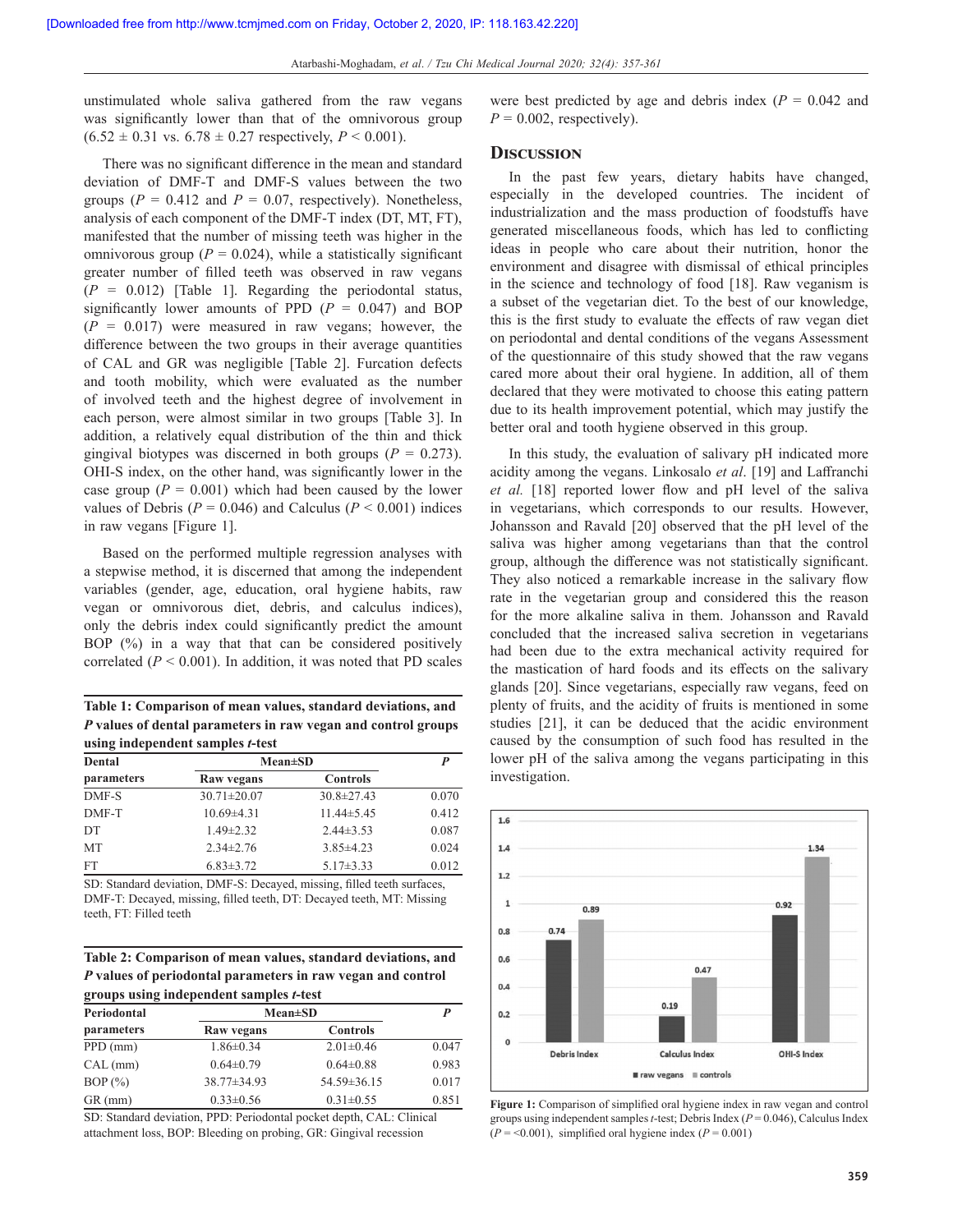| <b>Clinical parameters</b>                                          | Raw vegans |           | <b>Controls</b> |           | P     |
|---------------------------------------------------------------------|------------|-----------|-----------------|-----------|-------|
|                                                                     | Average    | <b>SD</b> | Average         | <b>SD</b> |       |
| Furcation involvement                                               |            |           |                 |           |       |
| Teeth with furcation defect $(n)^T$                                 | 0.77       | 1.46      | 0.49            | 0.97      | 0.210 |
| Teeth with different grades of furcation defects $(n)$ <sup>M</sup> |            |           |                 |           |       |
|                                                                     | 40         |           | 45              |           | 0.277 |
| П                                                                   | 12         |           | 10              |           |       |
| Ш                                                                   |            |           | 3               |           |       |
| IV                                                                  | 2          |           |                 |           |       |
| <b>Tooth Mobility</b>                                               |            |           |                 |           |       |
| Teeth with mobility $(n)^T$                                         | 0.15       | 0.66      | 0.35            | 1.87      | 0.440 |
| Teeth with different grades of mobility $(n)$ <sup>M</sup>          |            |           |                 |           |       |
| $\Omega$                                                            | 55         |           | 54              |           | 0.752 |
|                                                                     | C          |           |                 |           |       |
|                                                                     |            |           | 0               |           |       |
|                                                                     |            |           |                 |           |       |

| Table 3: The average, standard deviation, and P value of total number of teeth afflicted by furcation involvement and mobility in |
|-----------------------------------------------------------------------------------------------------------------------------------|
| raw vegan and control groups, and number of teeth for each grade of mobility and furcation defect separately                      |

TIndependent samples *t*-test, MMann-Whitney test. SD: Standard deviation

The significant reduction of the calculus index and the debris index observed in the raw vegetarian group in this study may be a result of their better oral hygiene. Staufenbiel *et al*. [11] observed that the vegetarian group remarkably had better oral hygiene, which resulted in plaque reduction. In a study by Linkosalo *et al*. [19], the two groups of vegetarians and omnivores were similar in their oral hygiene condition, and no significant difference was observed between their calculus and plaque formation. The role of nutrition in calculus formation has been less investigated, and most of the studies have assessed the effects of calcium and phosphorus concentrations and pH of the saliva on calculus formation. However, a study by Stanton [22] demonstrated that people with a lower calculus formation rate had remarkably higher consumption of foods containing ascorbic acid (Vitamin C); on the other hand, heavy calculus formers consumed higher amounts calcium and Vitamin A. Accordingly, he introduced Vitamin C as calculus inhibitory and both calcium and Vitamin A as calculus formation activators [22]. In the raw vegans participating in this study, the rate of BOP and PD was considerably lower than that of the control group. These results are consistent with the findings of Staufenbiel *et al*. [11]; they observed lower inflammatory symptoms in vegetarians' gums. On the other hand, Linkosalo *et al*. [19] did not observe any considerable difference between the inflammation rate and PD among the vegetarians and omnivores. A number of factors can affect BOP and PD rates, including nutrition, exercise, obesity, calculus and plaque amounts, and the level of oral hygiene. Multivariate regression analysis in this study demonstrated that among several possible predisposing factors (age, sex, raw veganism, level of oral hygiene, and amounts of calculus and plaque), an important predisposing factor resulting in the reduction of BOP and PD was the amount of debris. Therefore, a lower amount of calculus and plaque and higher levels of hygiene could be the possible predisposing factors for the reduction of BOP and PD in raw vegans in this study. Moreover, raw vegans utilize more antioxidants due to their particular nutritional status, which may be a probable reason for the improvement of their immune responses and in turn the reduction of inflammatory symptoms [5].

Evaluation of DMF-T and DMF-S in this study did not implicate any significant difference between the two groups. A more detailed assessment of the data demonstrated that a lower number tooth loss and more filled teeth were observed in raw vegans. Whereas Laffranchi *et al*. [18] reported a significant increase in DMF‑T in vegetarians. Staufenbiel *et al*. [11] did not observe any significant difference between the vegetarians and the control group in their study but they did observe more decayed teeth in the vegetarians. They acknowledged that the higher rates of tooth decay in vegetarians were due to higher and continuous consumption of acidic foods, which leads to a more acidic environment in the oral cavity, and subsequently, more tooth demineralization [11]. In this study, better oral hygiene may be considered as a probable cause of decreased tooth loss in the participating vegetarians.

## **Conclusion**

Vegetarianism including raw veganism is more than just a diet, and it could be considered a lifestyle that mainly focuses on body health. In this study, raw vegans followed their oral hygiene better. Their amount of calculus and plaque was lower, and the number of their remained teeth was higher, and finally, better periodontal condition and less inflammation were observed in the supporting tissue of their teeth.

Despite the fact that the raw vegan diet has become progressively noticed and tried, adherence to such a strict diet requires self-efficacy and social support [23]; which makes it difficult for most people to follow this eating pattern over a long period. This was the primary point limiting the number of subjects who were eligible to cooperate with this investigation. It is recommended that further evaluations, specifically cohort studies including more individuals with longer duration of raw veganism, be used to further assess the implications of this type of diet on oral condition. A study assessing complete